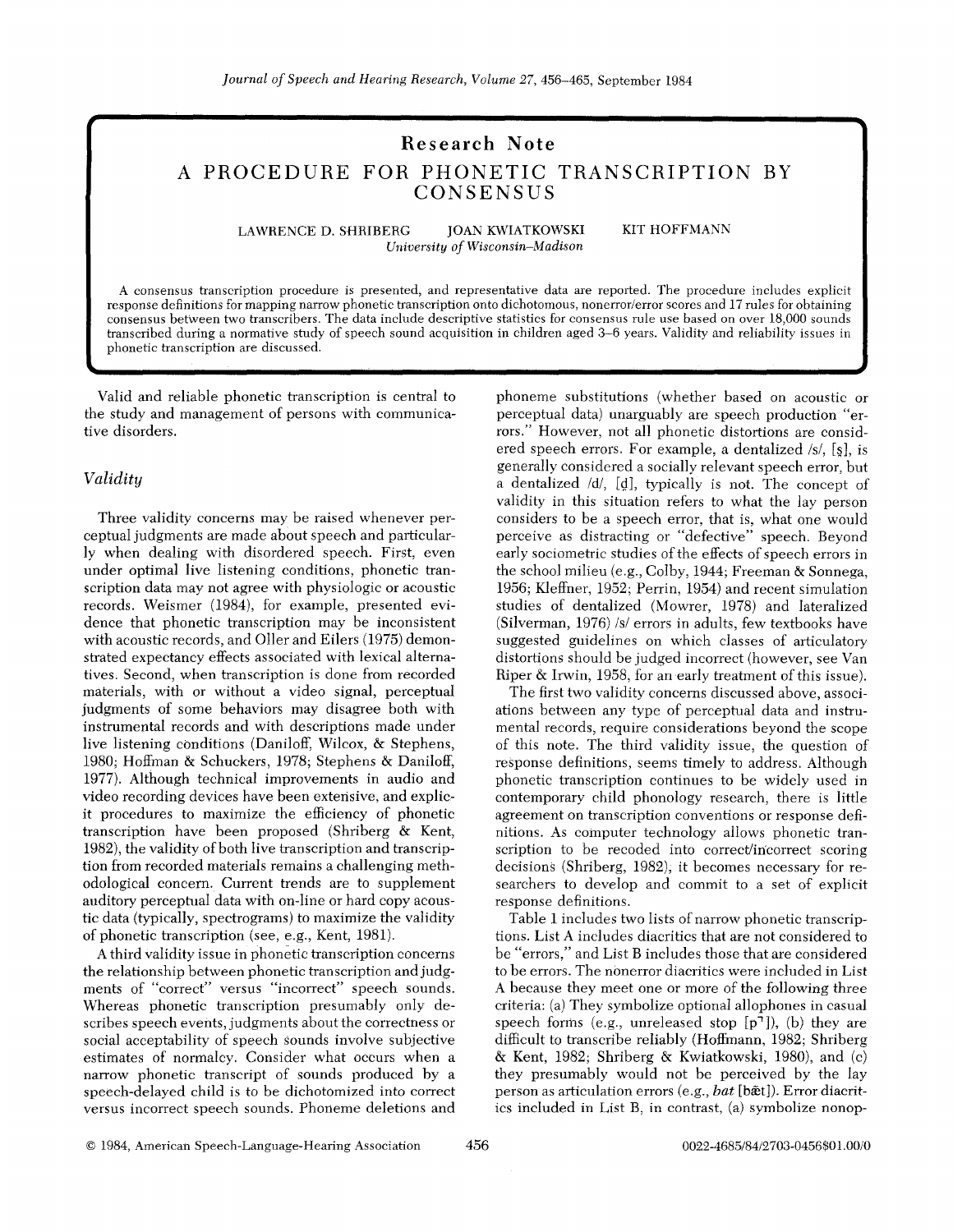| List A diacritics-Nonerror           |                                                              |                            |                          | List B diacritics-Error                                             |                                                  |
|--------------------------------------|--------------------------------------------------------------|----------------------------|--------------------------|---------------------------------------------------------------------|--------------------------------------------------|
| Term                                 | Symbol                                                       |                            | Term                     | Symbol                                                              |                                                  |
| Nasalized<br>vowel                   | $\lbrack \widetilde{\ \ } \rbrack$                           |                            | Nasal emis-<br>sion      | $[\tilde{\cdot}]$                                                   | on oral consonants                               |
| Denasalized<br>consonant             | $[^{\n\star}]$                                               |                            | Labialized               | $\lbrack \omega \rbrack$                                            | glides and liquids<br>only                       |
| Rounded<br>vowel                     | $[\cdot]$                                                    |                            |                          |                                                                     |                                                  |
| Nonlabialized<br>consonant           | $\begin{bmatrix} 0 \\ 0 \end{bmatrix}$                       |                            | Dentalized               | $\left[ \begin{array}{c} 1 \\ 1 \end{array} \right]$                | sibilants and<br>bilabials only                  |
| Dentalized                           | $[$ , $]$                                                    | not including<br>sibilants | Lateralized              | $\left[ \right]$                                                    |                                                  |
| Palatalized                          | $[\, , ]$                                                    |                            | Retroflexed              | $\left[ \begin{smallmatrix} 1 \\ 0 \end{smallmatrix} \right]$       |                                                  |
| Whistled                             | $\mathfrak{l}_{4}$                                           |                            | Velarized                | $\left[\right]$                                                     | prevocalic and in-<br>tervocalic /l/             |
| Glottalized                          | $\left[ \begin{smallmatrix} 1\\ 1 \end{smallmatrix} \right]$ |                            |                          |                                                                     | only                                             |
| Breathy                              | $[$ ]                                                        |                            | Derhotacized             | $\left[ \begin{smallmatrix} 1 \\ 2 \end{smallmatrix} \right]$       |                                                  |
| Frictionalized                       | $\mathfrak{l}_{\times}$ ]                                    |                            | Unaspirated              | $[$ $\overline{\phantom{a}}$                                        | only when aspira-                                |
| Weakly articu-<br>lated <sup>a</sup> | $[\sqrt{1}]$                                                 |                            |                          |                                                                     | tion is obliga-<br>tory                          |
| Lengthened                           | [1]                                                          |                            | Consonant ad-<br>ditions | $\left[\begin{smallmatrix} x & y \\ & & 1 \end{smallmatrix}\right]$ | unless considered<br>a nonlinguistic<br>behavior |
| Shortened                            | $[\cdot]$                                                    |                            |                          |                                                                     |                                                  |
| Partially<br>voiced                  | $\left[\right.\right.\left.\right.$                          |                            |                          |                                                                     |                                                  |
| Partially de-<br>voiced              | $\lceil$ , $\rceil$                                          |                            |                          |                                                                     |                                                  |
| Unreleased                           | "ַ                                                           |                            |                          |                                                                     |                                                  |
| Aspirated                            | $\left[\begin{array}{c} h \\ l \end{array}\right]$           |                            |                          |                                                                     |                                                  |

TABLE 1. Response definitions for mapping narrow phonetic transcriptions onto nonerror/error phonemic distortion decisions.

*Note.* From *PEPPER (Programs to examine phonetic and phonologic evaluation records) users manual* by L. Shriberg, 1982, Madison, WI: Waisman Center on Mental Retardation and Human Development, Research Computing Facility. Copyright 1982 by the Waisman Center. Adapted by permission.

<sup>a</sup>All phonetic symbols follow the narrow phonetic transcription system described in Shriberg and Kent (1982), except  $[\sqrt{}]$  which is used here to symbolize *weakly articulated*, e.g., [t].

tional allophones, (b) are more reliably transcribed using only perceptual phonetics, or (c) presumably are included in the set of socially relevant articulation errors for which speech management services are provided. Note the previous example that contrasts these two response definition classes: the dentalized /d/ [d] (List A) is not considered a socially relevant speech error, whereas a dentalized /s/ Is] (List B) is considered a socially relevant speech distortion. Entries in these two lists of nonerror and error diacritics have emerged from our studies of normal speech sound acquisition (Hoffmann, 1982; Hoffmann & Shriberg, 1982), from studies of children with severely delayed speech development (Kwiatkowski & Shriberg, 1983; Shriberg & Kwiatkowski, 1982), and from associated literature in normal and delayed speech acquisition. These explicit response definitions were used in the study to be described in this paper.

# *Reliability*

The distinction between a validity issue and a reliability issue is not clear when considering transcription data or correct/incorrect scoring data. In our view, the difference between a validity and a reliability concern is determined by the nature and degree of training of the transcribers/judges. If little or no shared discrimination training among transcribers or judges has taken place, their independent decisions about a speech segment would seem to represent a form of validity, That is, each transcriber or judge may be considered a different measurement instrument; the consensus decision on a segment is valid in the same way that qualified but different instruments yield the same measurement result. As before, this form of validity occurs when the lay person agrees with the speech-language pathologist or when two or more speech-language pathologists from different training backgrounds agree with one another. Data of this sort actually reflect consensual validity.

When transcribers or judges are intensively pretrained to make similar judgments about stimuli, however, their subsequent agreement on new stimuli reflects what is usually considered transcription reliability. The reliability of phonetic transcription is generally assessed in one of two ways. If only one transcriber's data are to be used, reliability is estimated by intrajudge and interjudge agreement checks. Interjudge reliability estimates typically reach .90 and above for transcription of segments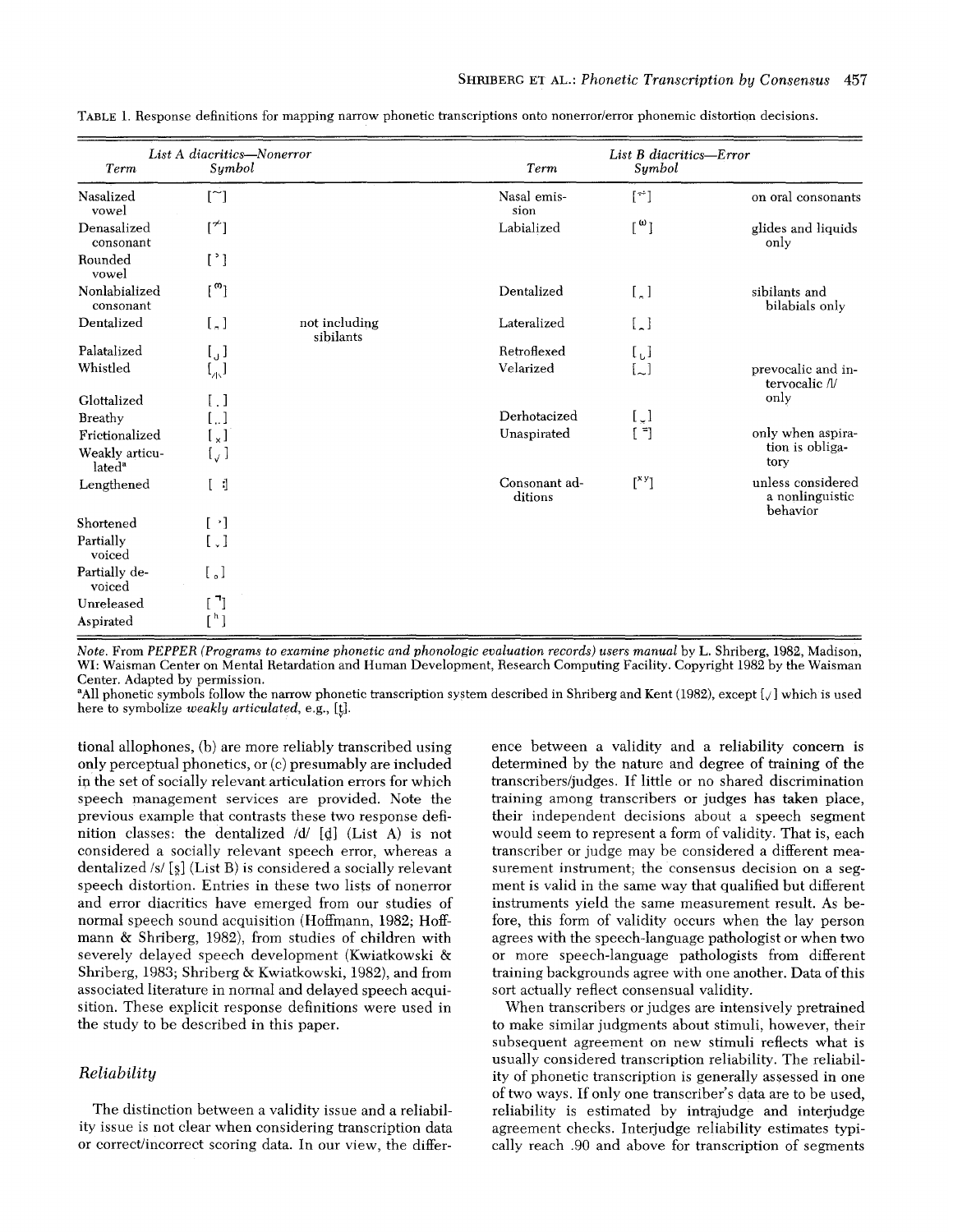that are clearly correct or clearly incorrect (e.g., Irwin & Wong, 1983). For transcription or judgments of more difficult segments, typically those characterized as distortions, interjudge percentages of agreement that fall below .80 are common (Brungard, 1961; Diedrich & Bangert, 1980; Hoffman, 1983; Shriberg, 1972).

A second reliability procedure is to attempt to reduce measurement error by using consensus transcription. A consensus transcription from two or more transcribers presumably will reduce errors of measurement such as those that might occur when one transcriber is momentarily inattentive or has particular response biases. Consensus transcription has received little methodological study.

Three general problems are associated with consensus transcription, One practical problem is that it requires a heavy investment in personnel and in total transcription time per subject record. For many and perhaps most research and clinical situations, it is not feasible to enlist several well-trained persons to serve as independent transcribers. Hence, although the term consensus transcription suggests the outcome from a panel of judges, more typically it reflects the consensus opinion of only two transcribers—perhaps the author of a paper and a colleague.

A second problem concerns procedural conventions. Methodological descriptions of consensus transcriptions in the literature on normal and disordered speech and language typically report only that sample tapes were replayed until disagreements were resolved, with little or no information provided on the rules or processes used to reach consensus. Our experience in transcription of large data sets suggests that consensus transcription procedures invoke individual differences in transcribers' technical competence, professional status, and personality styles. Differences in competence, status, or personality may affect the intended reliability gains afforded by consensus transcription. That is, the consensus transcription may be biased to reflect the judgments of the more competent, higher ranked, or "forceful" transcriber.

A third problem with consensus transcription is that data can be biased by decisions made about how to treat segments on which consensus was difficult or impossible to obtain. Such data may be included with the other data, treated separately from other data, or excluded entirely from all data analyses. Depending on the research question and the proportional occurrence of segments on which consensus was difficult or impossible to obtain, such decisions may seriously affect the interpretation of results. Specifically, what might be discarded are subsections of data that reflect the very phenomena under study.

Table 2 is a set of consensus procedures generated specifically to address the problem of reducing measurement error when only two, equally competent transcribers are involved. This set of consensus rules was developed for a normative study of speech sound acquisition (Hoffmann, 1982) and has been used subsequently in a series of studies of children with delayed speech acquisition.

Rationale for the consensus transcription rules is pro-

vided in the introductory materials in Table 2. The consensus rules attempt to retain "conservative" consensus transcriptions for subsequent analyses whenever possible. Most of the rules suggest a consensus transcription that makes the least severe claim about a child's error type; for example, distortion errors are considered less severe than phoneme substitutions. Other rules suggest a consensus transcription based on probabilistic hierarchies, as determined from our prevalence data of distortion types in normal and speech-delayed children. Overall, given a disagreement between transcribers, the consensus transcription reflects a compromise based on acoustic-perceptual considerations, severity of error considerations, and prevalence of error type considerations. When a compromise transcription that achieves a conservative solution is not available, the consensus transcription is circled as questionable data. Notice that rule 1 is not a consensus rule in the same sense as the other 16 rules because disagreements are resolved immediately on replay. This rule addresses the problem of momentary inattention by one transcriber. The remaining 16 rules in Table 2 provide explicit decision rules for resolving

The primary purpose of this research note is to stimulate research interest in validity and reliability issues in phonetic transcription and to present some data on a procedure for consensus transcription. The procedures described in Table 2 were derived to address the three problems in consensus transcription described earlier. That is, the procedure requires only two transcribers, includes explicit rules for resolving disagreements between transcribers, and provides a principled approach to retain the maximum amount of the consensus data for phonetic/phonologic analyses.

## SOME PRELIMINARY DATA

## *Method*

transcription differences.

The data for this note were gathered in the context of a normative study of speech sound development in 3- to 6 year-old children (Hoffmann, 1982). Continuous speech samples collected from 72 children consisted of approximately 5 min of free conversation during which a child talked about a color form picture he or she was constructing. All samples were obtained by the same examiner using a Marantz C-207LP audio cassette tape recorder, matching external microphone, and Sony LNX cassette tape. Lip-t0-microphone distance was maintained at 15- 30 cm. These methods yielded excellent quality tapes in which consonant allophone features such as aspiration were clearly audible and vowels were not distorted.

Prior to consensus transcription of the 72 original continuous speech samples by two of the authors, extensive transcription training was conducted among the three authors. Each author had completed an audiotape training program in narrow phonetic transcription of normal and disordered speech (Shriberg & Kent, 1982) before spending approximately 15 hr of additional practice with the first author.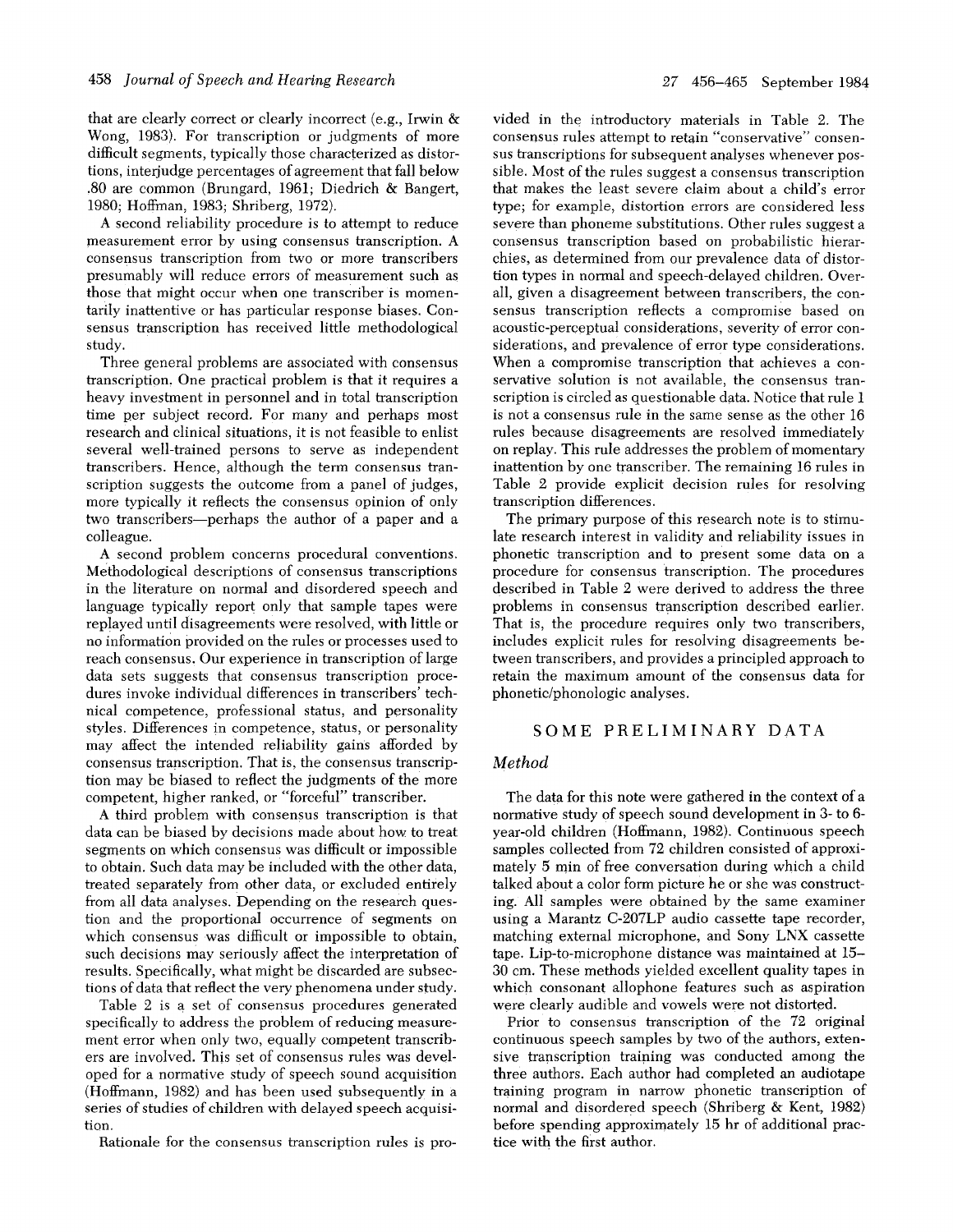### TABLE 2. Procedures for consensus transcription.

#### *Independent Transcription Procedures*

- 1. The clinical response definition for independent transcription is to transcribe each segment as "incorrect unless heard as correct." That is, when unsure between two transcriptions, e.g., [t] vs. [t], [r] vs. [r], use the transcription that describes the segment as less correct.
- 2. Each transcriber transcribes the entire utterance.
- 3. Transcribers compare transcripts and derive a consensus transcription for each utterance, using all segments on which there is exact agreement. Consensus transcription for the remaining segments is obtained by following the procedures described below.

#### *Consensus Procedures for Disagreements*

- 1. Replay a maximum of three times the segments on which transcribers disagreed. During each replay, both transcribers attempt to "hear" the other's transcription, in addition to attempting to confirm his/her own transcription.
- 2. After the replays and second transcription, transcribers apply one of the 17 consensus rules listed below.
- 3. The goal of the 17 consensus rules is to give the speaker the "benefit of the doubt," given two transcriptions that disagree. Specifically, in each of the rules below the best approximation to normal is selected as the consensus transcription. The strict criterion, "incorrect unless correct," used in independent transcription is therefore balanced by the "benefit of the doubt" rule at the level of consensus transcription.
- 4. To separate questionable from unquestionable consensus transcription a circling convention is used. The 17 consensus rules are organized according to whether or not application of the rule will result in questionable data. There are three rule categories with respect to circling: *Never Circled* (Category I, rules 1-6), *Always Circled* (Category II, rules 7-13), and *Sometimes Circled* (Category llI, rules 14-17). The arbitrary distinction among circled and noncircled consensus transcriptions is based on the cost of including possibly unreliable data versus the benefit of retaining possibly useful data for phonetic/phonologic analyses.

#### *Consensus Rules*

Several abbreviatory conventions are used for convenience in the 17 consensus rules below. The abbreviation *IS* is used for the Intended Segment, that is, the correct segment or a correct segment with any optional allophones from List A. The abbreviation *CT* is used for the final Consensus Transcription, that is, the transcription that is ultimately entered in the transcript. The examples for each rule are arranged in the following format:



| Rule | Descriptive Label                   | Example                                                                                                                                                                                                                                                                                                                                                       |                                                                                                                                                          |
|------|-------------------------------------|---------------------------------------------------------------------------------------------------------------------------------------------------------------------------------------------------------------------------------------------------------------------------------------------------------------------------------------------------------------|----------------------------------------------------------------------------------------------------------------------------------------------------------|
|      |                                     | <b>Rules That Never Involve Circling</b>                                                                                                                                                                                                                                                                                                                      |                                                                                                                                                          |
| 1.   | "Sure, I can hear it"               | If one transcriber immediately "hears"<br>and accepts the other transcriber's tran-<br>scription as more accurate, select that<br>transcription as the CT.                                                                                                                                                                                                    |                                                                                                                                                          |
| 2.   | "Let's keep it sim-<br>ple"         | If either transcription contains a List A<br>diacritic ( <i>i.e.</i> , a nonerror diacritic), select<br>as the CT the transcription that does not<br>contain the nonerror diacritic.                                                                                                                                                                          | [s]<br>$[s] \rightarrow [s] \leftarrow [s]$<br>[k]<br>$[\mathbf{k}^{\mathbb{Z}}]\rightarrow[\mathbf{k}^{\mathbb{Z}}]\leftarrow[\mathbf{k}^{\mathbb{Z}}]$ |
| 3.   | "We both hear the<br>diacritic"     | If List A diacritics were used in both<br>transcriptions the CT should contain only<br>those included in both transcriptions.                                                                                                                                                                                                                                 | [z]<br>$[\underline{z}] \rightarrow [\underline{z}] \leftarrow [\underline{z}]$                                                                          |
| 4.   | "Let's be conserva-<br>tive—nasals" | If optional nasal diacritics are used in<br>both transcriptions, select as the CT the<br>more conservative diacritic. The conserv-<br>ative hierarchy from most to least con-<br>servative is: $[\triangleright]$ (e.g., $[n\triangleright])$ ; $[\bigcup_{v}$ $([\bigcup_{v}$ is used for <i>weak release</i> ); [ <sup><math>\triangleright</math></sup> ]. | [m]<br>$[\stackrel{\leftrightarrow}{m}] \rightarrow [m] \leftarrow [m]$                                                                                  |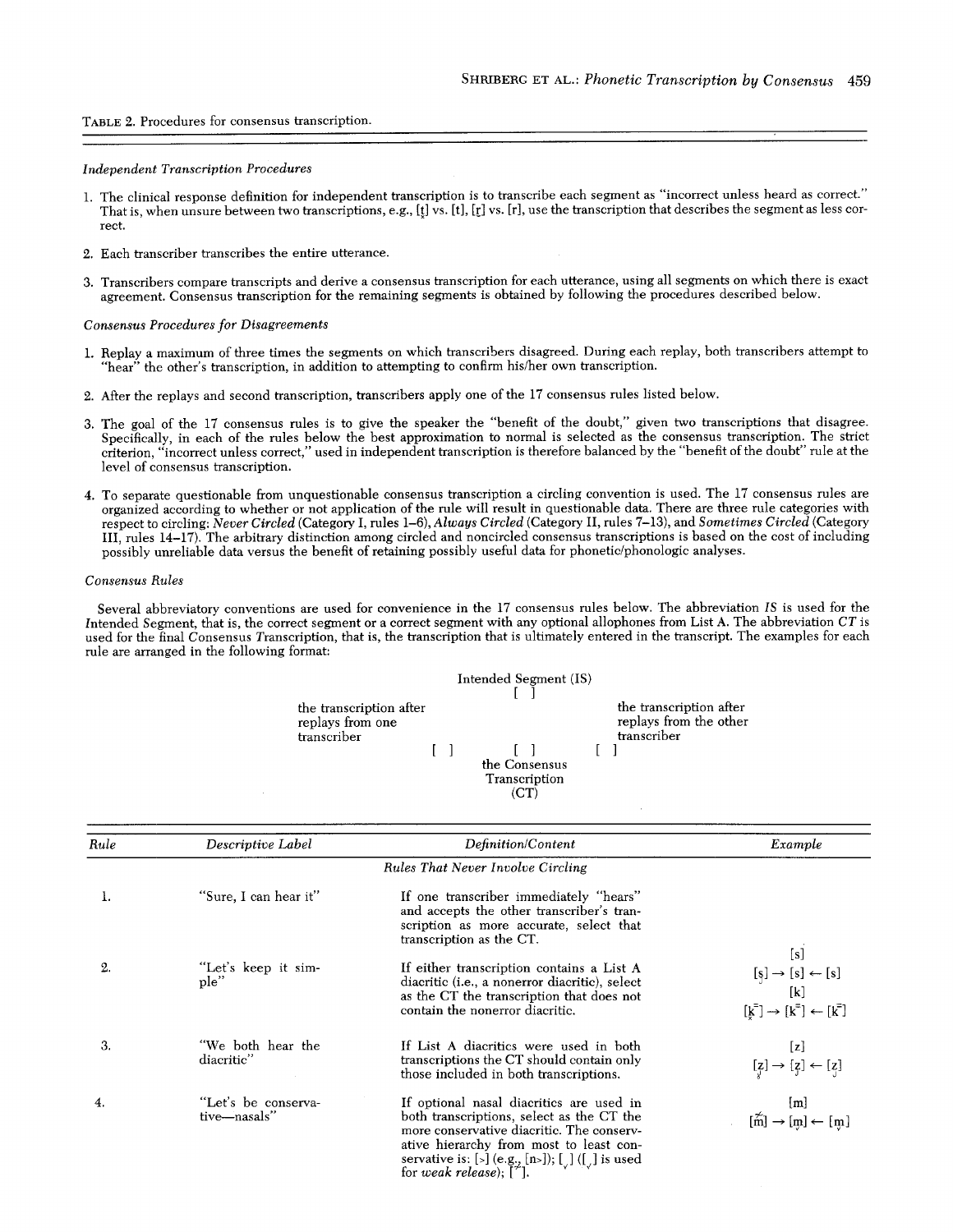Is]  $[s] \rightarrow [s] \leftarrow [s]$  $(\text{or } [\S])$   $(\text{or } [\S])$ 

| Rule | Descriptive Label                          | Definition/Content                                                                                                                                                                                                                                                                                                                                                                                                  | Example                                                                                                                                                                                                           |
|------|--------------------------------------------|---------------------------------------------------------------------------------------------------------------------------------------------------------------------------------------------------------------------------------------------------------------------------------------------------------------------------------------------------------------------------------------------------------------------|-------------------------------------------------------------------------------------------------------------------------------------------------------------------------------------------------------------------|
|      |                                            | servative is: $[\rightarrow]$ (e.g., $[n\rightarrow]$ ); $[\Box]$ ( $[\Box]$ ) is used<br>for <i>weak release</i> ); $[\Box]$ .                                                                                                                                                                                                                                                                                     |                                                                                                                                                                                                                   |
| 5.   | "Let's be conserva-<br>tive-stops"         | If a final stop is perceived as unreleased<br>in one transcription (i.e., is barely evi-<br>dent) and perceived as released in the<br>other (with or without a List A diacritic),<br>select as the CT the unreleased stop.                                                                                                                                                                                          | [d]<br>$[d^{\mathsf{T}}] \rightarrow [d^{\mathsf{T}}] \leftarrow [d]$<br>[d]<br>$[d^{\mathsf{T}}] \rightarrow [d^{\mathsf{T}}] \leftarrow [d]$                                                                    |
| 6.   | "Let's use the more<br>probable diacritic" | If both transcriptions include List B dia-<br>critics, select as the CT the distortion<br>highest on the distortion hierarchy. The<br>distortion hierarchy is based on the fre-<br>quency of error type, with the most fre-<br>quently occurring error type highest on<br>the hierarchy: $\mathcal{S}'$ : [s], [s], [s], $\mathcal{N}'$ : [t̪], [t̪], $\mathcal{N}'$<br>(prevocalic): $[\mathbf{I}], [\mathbf{I}].$ | [s]<br>$[s] \rightarrow [s] \leftarrow [s]$<br>$[r]$<br>$[\underline{r}] \rightarrow [\underline{r}] \leftarrow [\underline{r}]$<br>$[1]$<br>$[\mathbf{l}] \to [\mathbf{l}]\leftarrow [\mathbf{l}]$               |
|      |                                            | <b>Rules That Always Involve Circling</b>                                                                                                                                                                                                                                                                                                                                                                           |                                                                                                                                                                                                                   |
| 7.   | "Corrects outrank<br>distortions"          | If one transcription is a correct segment<br>and the other a distortion (i.e., contains a<br>List B diacritic), select as the CT the<br>correct segment and circle it.                                                                                                                                                                                                                                              | [z]<br>$\leftarrow$ [z]                                                                                                                                                                                           |
| 8.   | "Corrects outrank<br>deletions"            | If one transcription is a correct segment<br>and the other is a deletion, select as the<br>CT the correct segment and circle it.                                                                                                                                                                                                                                                                                    | - [ø]                                                                                                                                                                                                             |
| 9.   | "Distortions outrank<br>substitutions"     | If one transcription is a phonemic distor-<br>tion ( <i>i.e.</i> , contains a List B diacritic) and<br>the other is a phonemic substitution, se-<br>lect as the CT the distortion and circle it.                                                                                                                                                                                                                    | $[\tilde{\mathfrak{F}}] \to \mathbb{Q}[\tilde{\mathfrak{F}}] \to [\tilde{\mathfrak{F}}]$                                                                                                                          |
| 10.  | "Distortions outrank<br>deletions"         | If one transcription is a distortion and the<br>other a deletion, select as the CT the<br>distortion and circle it.                                                                                                                                                                                                                                                                                                 | $[\mathfrak{l}]\rightarrow\!\!([\mathfrak{l}])\leftarrow[\varnothing]$                                                                                                                                            |
| 11.  | "Substitutions out-<br>rank deletions"     | If one transcription is a substitution and<br>the other is a deletion, select as the CT<br>the substitution and circle it.                                                                                                                                                                                                                                                                                          | $[w] \rightarrow (w] \leftarrow [0]$                                                                                                                                                                              |
| 12.  | "Let's use the clos-<br>est substitution"  | If both transcriptions are substitutions,<br>select as the CT the closest substitution to<br>the IS (based on place/manner features)<br>and circle it.                                                                                                                                                                                                                                                              | $[f] \rightarrow ([f]) \leftarrow [s]$                                                                                                                                                                            |
| 13.  | "Once circled, al-<br>ways circled"        | If either (or both) of the transcribers has<br>circled his/her transcription before or af-<br>ter replay, the CT also must be circled,<br>even if transcribers agree on the segment.<br>If the segments are different, apply the<br>appropriate consensus rule and circle the<br>CT.<br>(Consensus Rule 9 also applies)                                                                                             | [s]                                                                                                                                                                                                               |
|      |                                            | <b>Rules That Sometimes Involve Circling</b>                                                                                                                                                                                                                                                                                                                                                                        |                                                                                                                                                                                                                   |
| 14.  | "Sure, we both can<br>hear it"             | If (a) both transcribers can hear both tran-<br>scriptions, (b) the transcriptions are func-<br>tionally equivalent, and (c) neither tran-<br>scription is a deletion, select as the CT<br>the transcription that is closest (place/<br>manner features) to the IS.                                                                                                                                                 | $[\delta]$<br>$[d] \rightarrow [\delta] \leftarrow [\delta]$<br>$($ or $[\delta]$<br>$\sigma$ [d])<br>$[\delta]$<br>$[\mathfrak{g}] \rightarrow [\mathfrak{g}] \leftarrow [\mathfrak{d}]$<br>(or [d])<br>(or [d]) |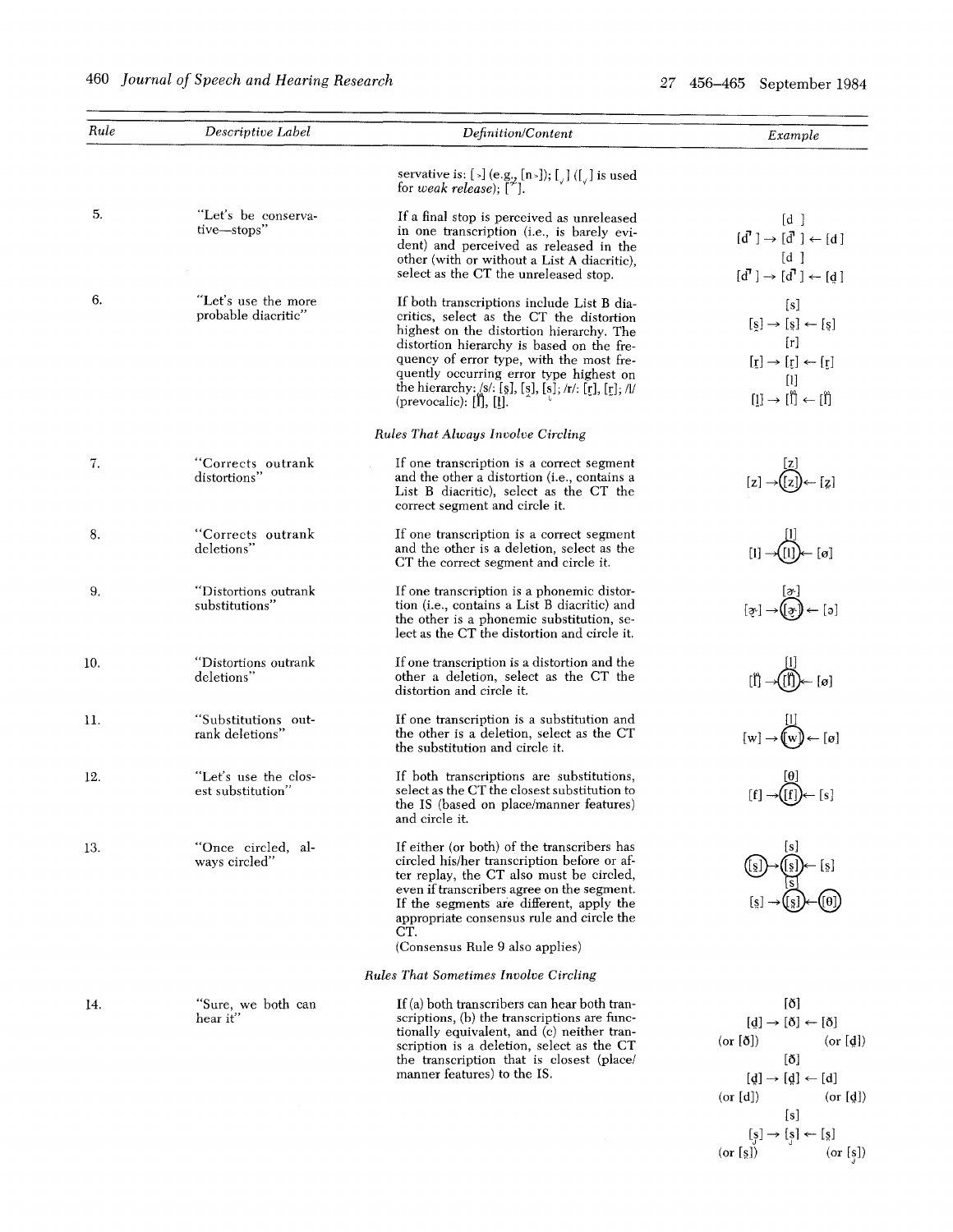| Rule | Descriptive Label                              | Definition/Content                                                                                                                                                                                                                                    | Example                                                                                                                                                                                                                                                                                          |
|------|------------------------------------------------|-------------------------------------------------------------------------------------------------------------------------------------------------------------------------------------------------------------------------------------------------------|--------------------------------------------------------------------------------------------------------------------------------------------------------------------------------------------------------------------------------------------------------------------------------------------------|
|      |                                                | Deletion Exception: If (a) both transcrib-<br>ers can "hear" both transcriptions, and (b)<br>only one of the transcriptions is a dele-<br>tion, select as the CT the nondeletion<br>transcription and circle it.                                      | $[\emptyset] \leftarrow \infty$ $[w] \leftarrow [w]$<br>(or $[\![\varnothing]\!]$ )<br>(or [w])<br>$\lceil$<br>(or [1])<br>(or $[\boldsymbol{\varnothing}]$ )                                                                                                                                    |
| 15.  | "I hear yours, but<br>you don't hear<br>mine." | If (a) only one of the transcribers can<br>"hear" both his/her own transcription and<br>the other transcriber's, and (b) the tran-<br>scription heard by both is not a deletion,<br>select as the CT the transcription heard<br>by both transcribers. | [h]<br>$[h] \rightarrow [h] \leftarrow [\varnothing]$<br>(or fh!)<br>[z]<br>$[z] \rightarrow [z] \leftarrow [z]$<br>(or $[g]$ )                                                                                                                                                                  |
|      |                                                | Deletion Exception: If the transcription<br>both transcribers can hear is a deletion,<br>select it as the CT and circle it.                                                                                                                           | [h]<br>$[h] \rightarrow [a] \leftarrow [a]$<br>(or $[a]$ )                                                                                                                                                                                                                                       |
| 16.  | "We both hear<br>something new"                | If $(a)$ on replay both transcribers hear the<br>same transcription, one that is different<br>from either of their original, and (b) nei-<br>ther original transcription was a deletion,<br>select it as the CT.                                      | $\lceil d \rceil$<br>$[d^{\mathsf{T}}]$<br>$[$                                                                                                                                                                                                                                                   |
|      |                                                | Deletion Exception: If the new transcrip-<br>tion is a deletion, circle it.                                                                                                                                                                           | $[\varnothing] \rightarrow [\varnothing] \leftarrow [\varnothing]$                                                                                                                                                                                                                               |
| 17.  | "Let's find a good<br>compromise"              | If one transcription is the correct IS and<br>the other is a substitution, select as a CT a<br>transcription that is somewhere midway<br>between the two transcriptions.                                                                              | $\lceil \delta \rceil$<br>$[d] \rightarrow [d] \leftarrow [\delta]$<br>[a]<br>$[\mathfrak{g}] \to [\mathfrak{g}] \leftarrow [\mathfrak{a}]$<br>$[1]$<br>$[w] \rightarrow [\mathring{\mathring{\mathsf{I}}}] \leftarrow [1]$<br>$[1]$ (final<br>position)<br>$[0] \rightarrow [1] \leftarrow [1]$ |
|      |                                                | If a suitable compromise is not possible,<br>select as the CT the correct transcription<br>and circle it.                                                                                                                                             | [m]<br>$[m] \rightarrow (m) \leftarrow [w]$                                                                                                                                                                                                                                                      |

Figure 1 is a list of the 45 diacritic symbols and positional conventions that comprised the phonetic transcription system used in all transcription. These symbols were used to modify vowel, diphthong, and consonant symbols similar to those recommended in the International Phonetic Alphabet. The training procedure used for the 15 hr of additional practice required comparisons of independent transcriptions of normal and disordered speech samples to determine precisely where and why disagreements occurred and to generate tentative strategies to improve future discrimination of difficult response classes.

The two transcribers transcribed the 72 speech samples during daily sessions over a period of 6 weeks. Each daily session lasted 1-5 hr. A Dictaphone 2550 transcriber was positioned midway between the transcribers, with its speaker oriented perpendicular to and approximately 1 ft (30.5 em) from each transcriber. The transcribers took turns operating a foot pedal control for replay of items as needed for the independent and consensus transcriptions. The general procedure was to transcribe an utteranee independently and then to compare the two transcriptions. For each segment in an utterance on which transcribers disagreed in any way, up to three replays were used to reach consensus, as prescribed by the rules listed in Table 2.

Six weeks after the last tape was transcribed, the procedures used for the original consensus transcription were repeated on 25 utterances for each of eight randomly selected speech samples. Four weeks later, another eight speech samples were randomly selected for retest reliability assessment. Comparison of the original consensus transcriptions and the retest transcriptions yielded an overall exact agreement retest reliability of 68%. This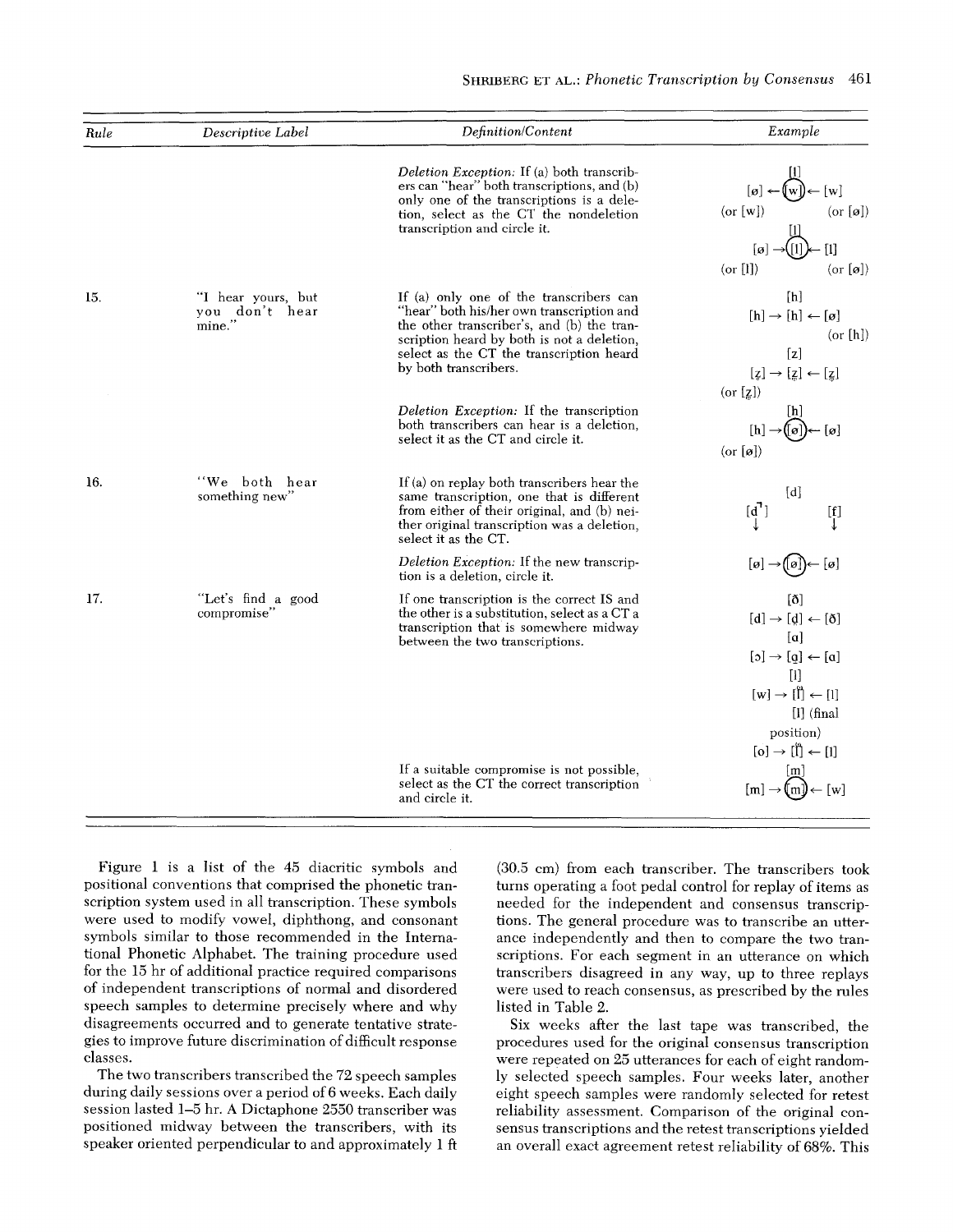

FIGURE 1. Diacritic marks for phonetic transcription. The numerals 1, 2, 3, and 4 show the placement of marks within a given category. For example, marks having to do with tongue position or adjustment are located under the phonemic symbol to be modified. The brackets surrounded by the numeral represent the position of the phoneme symbol (from Shriberg & Kent, 1982).

figure reflects an exact segment-by-segment comparison; additional interjudge and intrajudge analyses of diacriticlevel agreement are provided in Hoffmann (1982). When computed with the disagreements on Table 1, List A diacritics removed, the overall exact percentage of agreement was 76%. As previously described, many of the diacritics listed in Table 1, List A, are among the most difficult to transcribe reliably.

For the purposes of the present study, one of the transcribers coded data on each consensus rule application while accomplishing the transcription of the 72 normative samples. Thirty of these 72 continuous speech samples were randomly selected for consensus transcription analyses. The focus in the present study is on how often each of the 17 consensus rules was used when the two transcribers disagreed and on the implications of these data for issues in consensus transcription.

# *Results and Discussion*

*flule use.* Table 3 includes summary statistics for the 30 continuous speech samples that were randomly selected for consensus transcription analyses. A total of 18,178 speech sounds were transcribed. Vowels and diphthongs constituted 41% of the phonetic data, and consonants constituted 59%. This ratio is consistent with values reported in several published statistical accounts of adult and child speech (Shriberg & Kent, 1982).

The findings for the consensus rule application are summarized in Tables 4 and 5. Table 4 includes the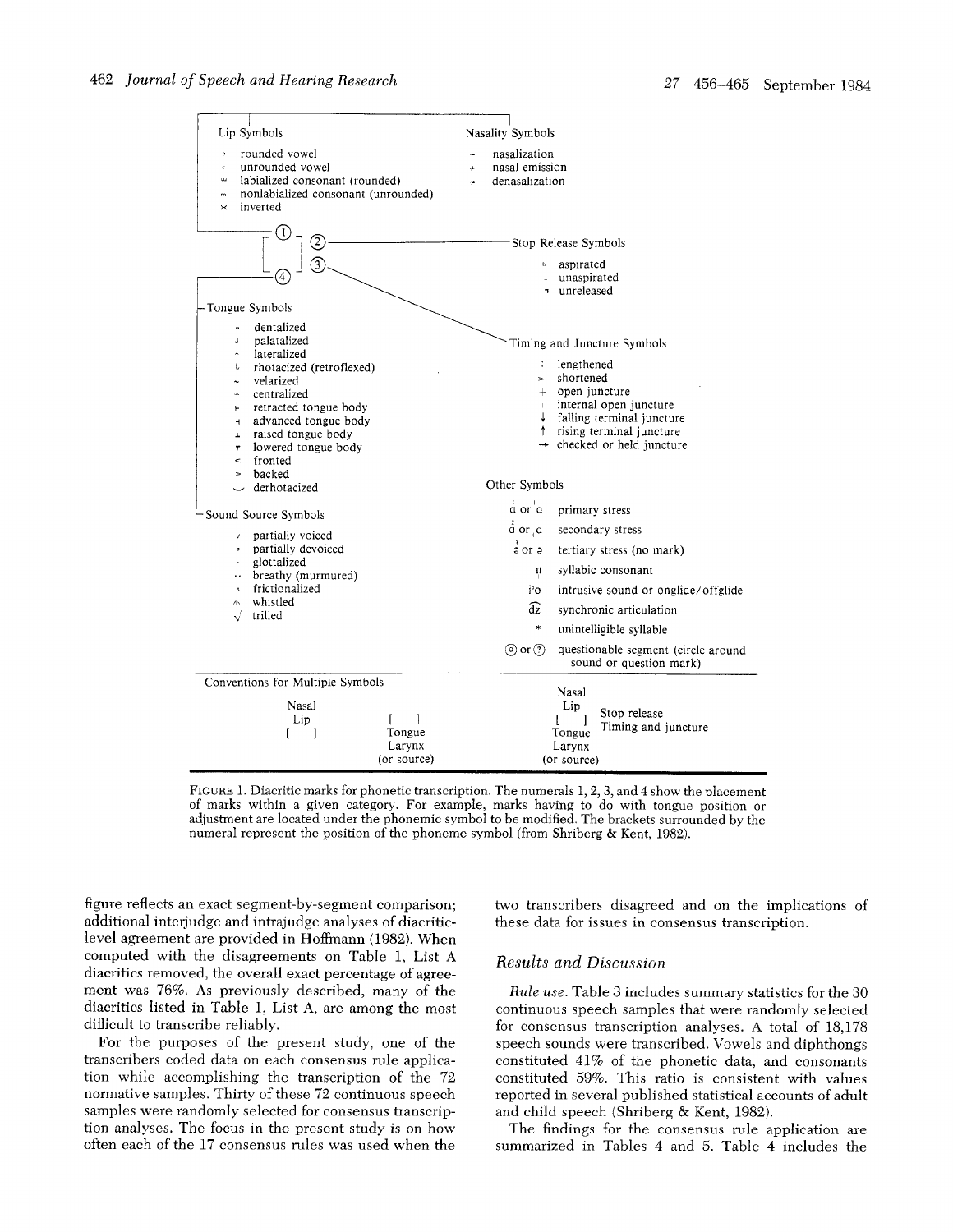TABLE 3. Descriptive statistics for the 30 continuous speech samples.

|                                     |                 | % of     | $Glossed$ <sup>a</sup> segments per<br>sample |          |                    |  |
|-------------------------------------|-----------------|----------|-----------------------------------------------|----------|--------------------|--|
| Sound class                         | n               | total    | $\boldsymbol{x}$                              | SD       | Range              |  |
| Vowels/<br>Diphthongs<br>Consonants | 7,393<br>10.785 | 41<br>59 | 246<br>360                                    | 30<br>46 | 191-299<br>247-437 |  |

<sup>a</sup>Glossed segments are those for which transcribers could infer the child's intended segment, i.e., they were intelligible in the continuous speech context.

frequency of consensus rule use by the two transcribers. Percentages derived are based on the total number of segments in the 30 speech samples and on the percentage application of each rule relative to the total rule use. As shown in the totals at the bottom of Table 4, consensus rules were used more often on consonants than on vowels or diphthongs. For these normally developing children and within clinical disorders groups, errors on consonants are more frequent. The percentage totals indicate that consensus rules were needed for approximately 5% of all vowels/diphthongs transcribed (i.e., 363/7,393) and for approximately 16% of all consonants transcribed (i.e., 1,790/10,785). As shown in the last two columns by rule category and rule number, Rule 1 use accounted for approximately 90% of all consensus rule applications for vowels/diphthongs and approximately 81% for consonants. The remaining rules, therefore, accounted for approximately 10% of the vowel/diphthong rule applications and 19% of the consonant rule applications, respectively, Finally, the data in Table 4 indicate that relatively few rule uses involved circling or data that would not be retained for analysis. Overall, when the data generated by application of the 17 rules are added to the consensus transcriptions to which the rules did not have to be applied, 98% of the vowel data and 92% of the consonant data were retained for phonetic/phonologic analysis.

The data in Table 5 indicate the frequency of consensus rule use per sample. Rule 1 was used in each of the 30 samples, ranging 4-87 times per sample. With the exception of Rule 6, which was never used in these 30 samples, each of the other rules was used in 1-28 of the continuous speech samples 1-10 times per sample.

# *Additional Analyses of Rule 1 Use*

The mnemonic phrase for Rule 1, *Sure, I can hear it,*  reflects the altered perceptual experience that can occur when transcribers attempt to resolve disagreements by listening again to the segment in question. Additional analyses sought to understand the conditions under

TABLE 4. Frequency of consensus rule use by two listeners while transcribing 30 continuous speech samples.  $V =$  vowels/diphthongs,  $C =$  consonants.

|                   |                         | Total number of<br>rule uses |                |                |                  | % rule use based<br>on total number<br>of segments | % rule use<br>based on total<br>rule use |                  |
|-------------------|-------------------------|------------------------------|----------------|----------------|------------------|----------------------------------------------------|------------------------------------------|------------------|
| Rule category     | Rule<br>number          | V                            | $\mathcal{C}$  | $V+C$          | V                | $\mathcal C$                                       | V                                        | $\overline{C}$   |
| Never circled     | 1                       | 326                          | 1409           | 1735           | 4.4              | 13.1                                               | 89.8                                     | 79               |
|                   | $\overline{2}$          | $\bf{0}$                     | 20             | 20             | 0                | $<$ l                                              | 0                                        | 1.1              |
|                   | 3                       | $\boldsymbol{0}$             | 3              | 3              | $\bf{0}$         | $<$ 1                                              | $\overline{0}$                           | <1               |
|                   | $\overline{\mathbf{4}}$ | $\boldsymbol{0}$             | l              | 1              | $\theta$         | $<$ 1                                              | $\bf{0}$                                 | $\leq$ 1         |
|                   | $\overline{5}$          | $\mathbf{0}$                 | 10             | 10             | $\mathbf 0$      | $<$ l                                              | $\boldsymbol{0}$                         | 5.6              |
|                   | 6                       | $\theta$                     | $\theta$       | $\theta$       | $\theta$         | $\overline{0}$                                     | $\bf{0}$                                 | $\boldsymbol{0}$ |
|                   |                         |                              |                |                |                  |                                                    | 89.8%                                    | $80.6\%$         |
| Always circled    | 7                       | $\bf{0}$                     | 45             | 45             | $\mathbf 0$      | $<$ l                                              | $\bf{0}$                                 | 2.5              |
|                   | 8                       | $\boldsymbol{2}$             | 24             | 26             | $<$ 1            | $<$ l                                              | ı                                        | 1.3              |
|                   | 9                       | $\overline{2}$               | $\overline{2}$ | $\overline{4}$ | $<$ 1            | $<$ l                                              | 1                                        | $\leq$ 1         |
|                   | 10                      | $\mathbf 0$                  | 3              | 3              | $\boldsymbol{0}$ | $\leq$ 1                                           | 0                                        | $\leq$ 1         |
|                   | 11                      | 0                            | $\overline{4}$ | $\overline{4}$ | $\boldsymbol{0}$ | $\leq$ 1                                           | $\mathbf 0$                              | $\leq$ 1         |
|                   | 12                      | 0                            | 9              | 9              | $\bf{0}$         | $\leq$ 1                                           | $\bf{0}$                                 | $\leq$ 1         |
|                   | 13                      | $\bf{0}$                     | 27             | 27             | $\theta$         | $\leq$ 1                                           | $\Omega$                                 | 1.5              |
|                   |                         |                              |                |                |                  |                                                    | 1.1%                                     | 6.4%             |
| Sometimes circled | 14                      | 4(0)                         | $20 (2)^a$     | 24             | $<$ $1$          | <1                                                 | 1.1                                      | 1.1              |
|                   | 15                      | 9(0)                         | 104(2)         | 113            | $<$ 1            | $\leq$ 1                                           | $2.5\,$                                  | 5.8              |
|                   | 16                      | 11(0)                        | 83(2)          | 94             | $<$ l            | $\leq$ 1                                           | 3.0                                      | 4.6              |
|                   | 17                      | 9(4)                         | 26 (20)        | 35             | <1               | <1                                                 | 2.5                                      | 1.5              |
|                   |                         | 363                          | 1790           | 2153           | 4.9%             | 16.4%                                              | 9.1%                                     | 13.0%            |
|                   |                         |                              |                |                | 12%              |                                                    |                                          |                  |

~Number in parenthesis is the number of occurrences that were circled.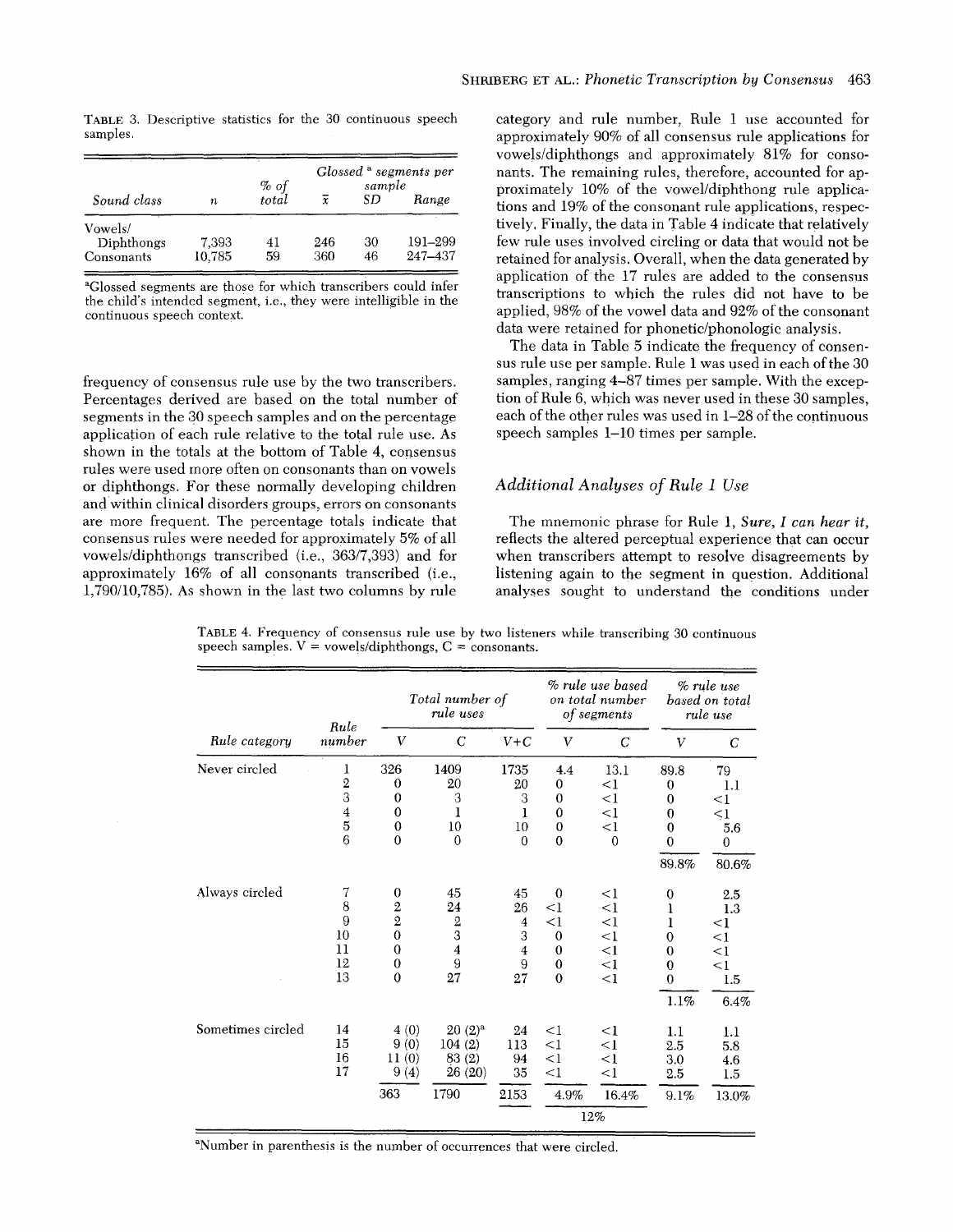TABLE 5. Per sample frequency of consensus rule use by two listeners while transcribing 30 continuous speech samples.  $V = \text{vowels/diphthongs}$ ,  $C = \text{consonants}$ .

|               | Rule<br>number | Number of different<br>samples in which rule<br>used at least once |                  | Uses per sample |                  |                |     |               |          |               |
|---------------|----------------|--------------------------------------------------------------------|------------------|-----------------|------------------|----------------|-----|---------------|----------|---------------|
| Rule          |                |                                                                    |                  |                 | $\overline{x}$   |                | SD  |               | Range    |               |
| category      |                | V                                                                  | C                | $V + C$         | V                | $\overline{C}$ | V   | $\mathcal{C}$ | V        | $\mathcal{C}$ |
| Never circled | 1              | 30                                                                 | 30               | 30              | 10.9             | 47.0           | 5.5 | 15.4          | $4 - 21$ | $19 - 87$     |
|               | $\overline{2}$ | $\theta$                                                           | 13               | 13              | $\overline{0}$   | 1.5            |     | 1.4           |          | $1-6$         |
|               | 3              | $\theta$                                                           | $\mathbf{2}$     | $\mathbf{2}$    | $\theta$         | 1.5            | -   | 0.7           |          | $1 - 2$       |
|               |                | $\mathbf{0}$                                                       | $\mathbf{I}$     | ı               | $\bf{0}$         | 1.0            |     |               |          |               |
|               | $\frac{4}{5}$  | $\boldsymbol{0}$                                                   | 6                | 6               | $\boldsymbol{0}$ | 1.7            |     | 0.5           |          | $1 - 2$       |
|               | 6              | $\theta$                                                           | $\boldsymbol{0}$ | $\vec{0}$       |                  |                |     |               |          |               |
| Always        |                |                                                                    |                  |                 |                  |                |     |               |          |               |
| circled       | 7              | $\bf{0}$                                                           | 21               | 21              | $\boldsymbol{0}$ | 2.4            |     | 1.2           |          | $1 - 5$       |
|               | 8              | $\mathbf{2}$                                                       | 14               | 15              | 1                | 1.7            |     | 1.1           |          | $1 - 4$       |
|               | $\overline{9}$ | $\overline{2}$                                                     | $\boldsymbol{2}$ | 4               | l                | 1.0            |     |               |          |               |
|               | 10             | $\mathbf 0$                                                        | $\,2\,$          | 2               | $\boldsymbol{0}$ | 1.5            |     | 0.7           |          | $1 - 2$       |
|               | 11             | $\mathbf 0$                                                        | $\overline{4}$   | $\overline{4}$  | $\overline{0}$   | 1.0            |     | 0.4           |          | $1 - 2$       |
|               | 12             | $\bf{0}$                                                           | 8                | 8               | $\bf{0}$         | 1.1            |     |               |          |               |
|               | 13             | $\mathbf 0$                                                        | 14               | 14              | $\theta$         | 1.9            |     | 0.9           |          | $1 - 4$       |
| Sometimes     |                |                                                                    |                  |                 |                  |                |     |               |          |               |
| circled       | 14             | 2                                                                  | 15               | 16              | $\mathbf{2}$     | 1.3            |     | 0.6           |          | $1 - 3$       |
|               | 15             | 8                                                                  | 28               | 28              | 1.1              | 3.7            | 0.4 | 2.5           | $1 - 2$  | $1 - 10$      |
|               | 16             | 6                                                                  | 25               | 25              | 1.8              | 3.2            | 0.8 | 2.0           | $1 - 3$  | $1 - 9$       |
|               | 17             | 8                                                                  | 14               | 17              | 1.1              | 1.9            | 0.4 | 1.3           | $1 - 2$  | $1 - 5$       |

which this immediate resolution of transcription disagreements typically occurred. For convenience, the results of an item-by-item inspection of 1,569 available Rule 1 use comparisons can be summarized as follows.

1. Approximately 63% of both the vowel/diphthong and the consonant disagreements resolved by Rule 1 involved nonerror diacritics (see Table 1, List A). Differences of one element (e.g., unreleased symbol [~] versus the absence of a released symbol) occurred on approximately 57% of Rule 1 applications, and differences involving two phonetic elements (e.g., fricated  $\left[\right]$  vs. dentalized  $\lbrack$ ]) occurred on an additional 6% of rule applications. Most of the differences that resulted from transcriptions of error productions (use of List B diacritics) involved differences in segment transcription for  $/r/$ and  $N$  and in "distortions" of  $/r/$ ,  $N/$ ,  $/s/$ ,  $/z/$ ,  $/f/$ , and  $/z/$ .

2. Both transcribers used the full range of diacritics (Figure 1) in Rule 1 applications, and differences did not follow a sequential pattern within subjects or over time. That is, observed differences were not obviously patterned such that strings of disagreements involved the same transcriptional difference between the two transcribers.

3. Summed over all Rule 1 applications, approximately 70% of the consensus resolutions reflected the original transcription of the more experienced transcriber. The more experienced transcriber generally used more diacritics to modify segments; however, transcribers were equally likely to transcribe a segment as deleted.

4. Anecdotal recall of the transcription period indicated that neither transcriber was aware that one or another of the original transcriptions was being retained more often. That is, neither transcriber was aware of any "dominance" bias during the several weeks of transcription. Transcribers reported that the most frequent reason for Rule 1 resolution was that one or another transcriber had been inattentive to a particular phonetic behavior, which was immediately obvious upon replay.

# SUMMARY AND CONCLUSIONS

A central issue in the use of narrow phonetic transcription for clinical speech samples is whether such perceptual data are valid and reliable. Validity questions involving relationships between instrumental records and transcription from live and audio/videotaped samples have not been addressed in this note; research in these areas is encouraged. Validity concerns involving the concept of speech "errors" have been addressed here by presenting a table of nonerror/error response definitions as a stimulus for future research. Reliability concerns, as viewed here, have been approached methodologically in two ways in the literature: by either estimating the measurement error of one transcriber or judge (intrajudge and interjudge reliability eoeffieients) or by attempting to reduce measurement errors by using consensus of two or more transcribers. Elsewhere (Hoffmann, 1982) we submit that using perceptual phonetics alone, point-to-point interjudge percentage of agreement in the mid 70s may represent the ceiling for narrow phonetic transcription of very young children or disordered speech. Finally, to reduce measurement error, the results from a preliminary study of consensus transcription suggest that well-trained transcribers can successfully use explicit consensus rules to resolve disagreements and retain most of the speech data for phonetic-phonologic analyses. Additional studies using perceptual phonetics in association with acoustic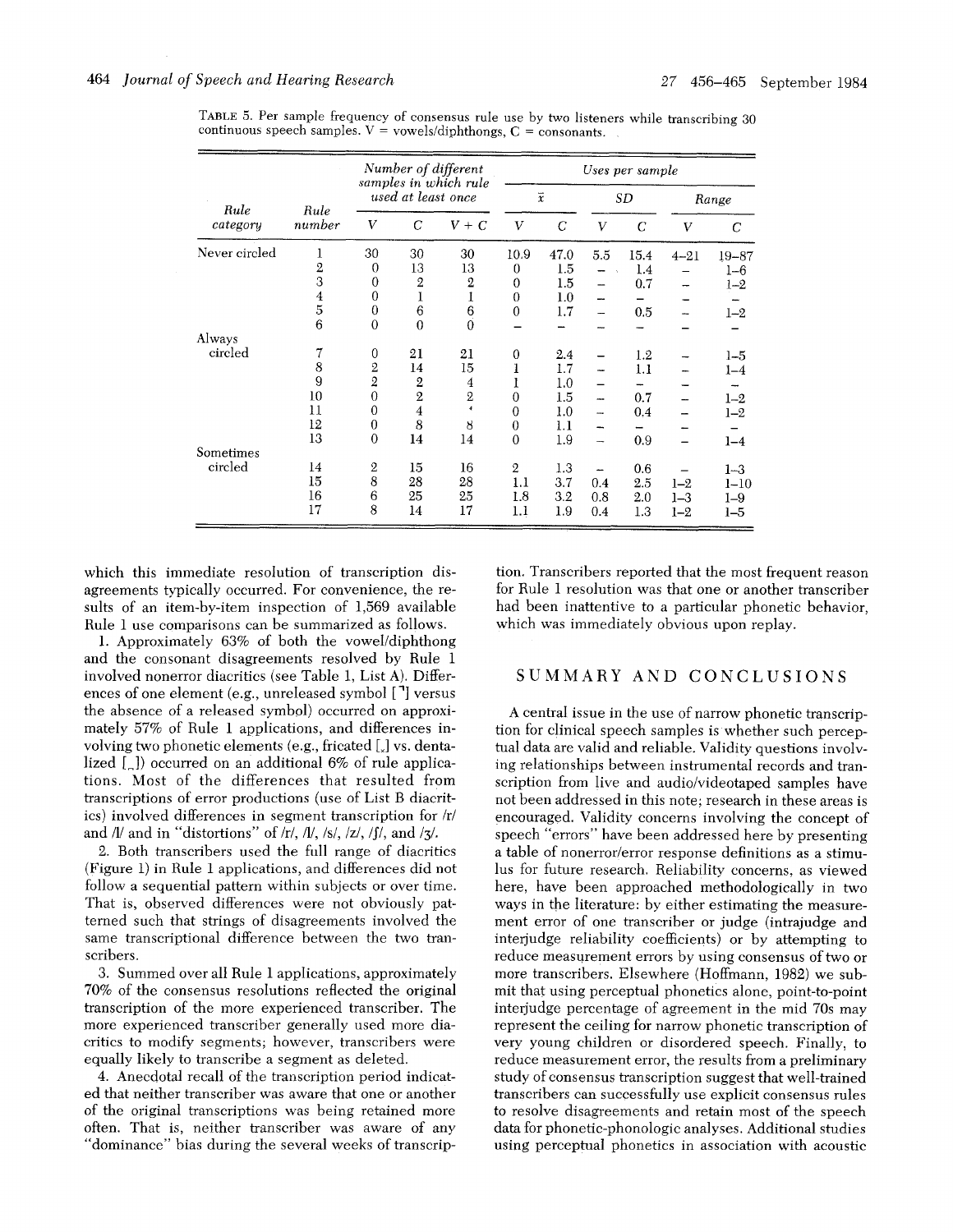displays are needed to explore the upper boundaries of the validity and reliability of narrow phonetic transcription.

## **REFERENCES**

- BRUNGARD, M. (1961). *Effect of consistency of misarticulation of /r/ and /s/ on gains made with and without therapy.*  Unpublished doctoral dissertation, Pennsylvania State University.
- COLBY, M. (1944). The early development of social attitudes toward exceptional children. *Journal of Genetic Psychology, 44,* 105-110.
- DANILOFF, R., WILCOX, K., & STEPHENS, M. (1980). An acousticarticulatory description of children's defective /s/ productions. *Journal of Communication Disorders, 13,* 347-363.
- DIEDRICH, W., & BANGERT, J. (1980). *Articulation learning.*  Houston: College Hill Press.
- FREEMAN, G., & SONNEGA, J. (1956). Peer evaluation of children in speech correction class. *Journal of Speech and Hearing Disorders, 21,* 179-182.
- HOFFMAN, P. (1983). Interallophonic generalization of  $/r/$  training. *Journal of Speech and Hearing Disorders, 48,* 215-221.
- HOFFMAN, P., & SCHUCKERS, G. (1978). Audio-recording effects upon judgment reliability of children's /r/ misarticulations. *Perceptual and Motor Skills, 47,* 451-456.
- HOFFMANN, K. (1982). *Speech sound acquisition and natural process occurrence in the continuous speech of three-to-six gear old children.* Unpublished master's thesis, University of Wisconsin-Madison.
- HOFFMANN, K., & SHRIBERG, L. (1982, November). *Percentage of consonants correct (PCC): A normative study.* Paper presented at the Annual Convention of the American Speech-Language-Hearing Association, Toronto.
- IRWIN, J., & WONG, S. (1983). *Phonological development in children 18 to 72 months.* Carbondale: Southern Illinois University Press.
- KENT, R. (1981, April). *Normal speech development: A motor control perspective.* Paper presented at the Spring Meeting of the Wisconsin Speech and Hearing Association, Madison.
- KLEFFNER, F. (1952). *A comparison of the reactions of a group of fourth grade children to recorded examples of defective and non-defective articulation.* Unpublished doctoral dissertation, University of Wisconsin, 1952.

KWlATKOWSKI, J., & SHPJBERC, L. (1983, November). *Classifica-*

*tion studies of developmental phonologic disorders: Evidence for subgroups.* Paper presented at the Annual Convention of the American Speech-Language-Hearing Association, Cincinnati.

- MOWRER, D. (1978). Effect of lisping on audience evaluation of male speakers. *Journal of Speech and Hearing Disorders, 43,*  140-148.
- OLLER, D., & EILERS, R. (1975). Phonetic expectation and transcription validity. *Phonetica, 31,288-304.*
- PERRIN, E. (1954). The social position of the speech defective child. *Journal of Speech and Hearing Disorders, 19,* 250-252.
- SHRIBERG, L. (1972). Articulation judgments: Some perceptual considerations. *Journal of Speech and Hearing Research, 15,*  876-882.
- SHRIBERG, L. (1982, April). *PEPPER (Programs to examine phonetic and phonologic evaluation records) users manual.*  Madison, WI: Waisman Center on Mental Retardation and Human Development, Research Computing Facility.
- SHRIBERG, L., & KENT, R. (1982). *Clinical phonetics.* New York: Wiley & Sons.
- SHRIBERG, L., & KWIATKOWSKI, J. (1980). *Natural process analysis (NPA): A procedure for phonological analysis of continuous speech samples.* New York: Wiley & Sons.
- SHRIBERG, L., & KWIATKOWSKI, J. (1982). Phonological disorders I: A diagnostic classification system. *Journal of Speech and Hearing Disorders, 47,* 226-241.
- SILVERMAN, E. (1976). Listeners' impression of speakers with lateral lisps. *Journal of Speech and Hearing Disorders, 41,*  547-552.
- STEPHENS, M., & DANILOFF, R. (1977). A methodological study of factors affecting the judgment of misarticulated/s/. *Journal of Communication Disorders, 10,* 207-220.
- VAN RIPER, C., & IRWIN, J. (1958). *Voice and articulation.*  Englewood Cliffs, NJ: Prentice-Hall.
- WEISMER, G. (1984). Acoustic analyses strategies for the refinement of phonological analysis. In M. Elbert, D. Dinnsen, & G. Weismer (Eds.), *Phonological theory and the misarticulating child* (ASHA Monographs. No. 22, pp. 30-52). Rockville, MD: American Speech-Language-Hearing Association.

Received January 1, 1983 Accepted September 14, 1983

Requests for reprints should be sent to Lawrence D. Shriberg, Ph.D., Department of Communicative Disorders, University of Wisconsin-Madison, 1975 Willow Drive, Madison, WI 53706.